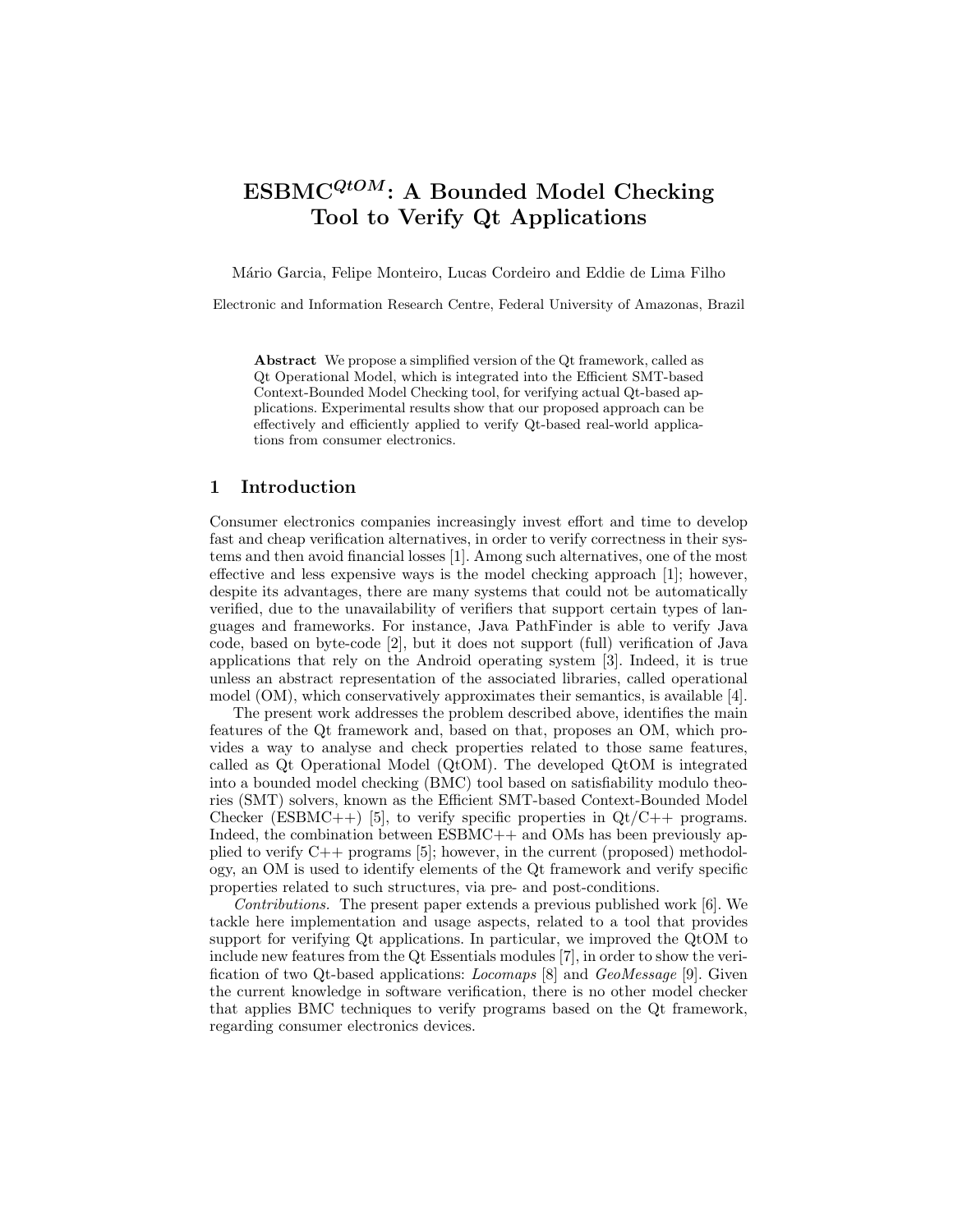All benchmarks, OMs, tool, and experimental results associated with the current evaluation are available on a supplementary web page<sup>1</sup>.

### 2 Qt Operational Model (QtOM)

QtOM strictly follows the same structure from the Qt framework, but it presents a simplified structure focusing on properties verification [6]. QtOM is subdivide into modules, which are grouped by functionalities, as shown in Fig. 1. As in the Qt framework, QtOM's libraries rely on the Qt Core module [7], which contains all non-graphical core classes. It also presents a complete abstraction for the Graphical User Interface (GUI) part, by using native APIs, from different platforms, to query metrics and draw elements. Based on the Qt's documentation, we identify the classes structures and its properties as shown in Fig. 2. In particular, we create a simpler representation for the respective structure and check each property through assertions, which are included into the QtOM.



Figure 1: Overview of the QtOM's structure.

Fig. 3 shows the integration of  $Q$ tOM into  $ESBMC++$  architecture, where the gray box represents the respective OM, the white boxes represent the inputs and outputs, the dotted boxes represent each component from ESBMC++ architecture, and the elements connected by dotted arrows represent the components used to build QtOM. Throughout the verification process with  $\text{ESBMC++}$ , the first step is the parser, where ESBMC++ translates the input code into an intermediate representation (IR) tree, which encodes all needed information for the verification process. To accomplish this step, ESBMC++ must correctly identify each structure, in the respective program, by means of QtOM, which considers the structure of each library and its associated classes, including attributes, method signatures, and function prototypes; assertions are also integrated into QtOM, in order to ensure that each property is formally checked. Hence, QtOM

 $\frac{1}{1}$  http://esbmc.org/qtom/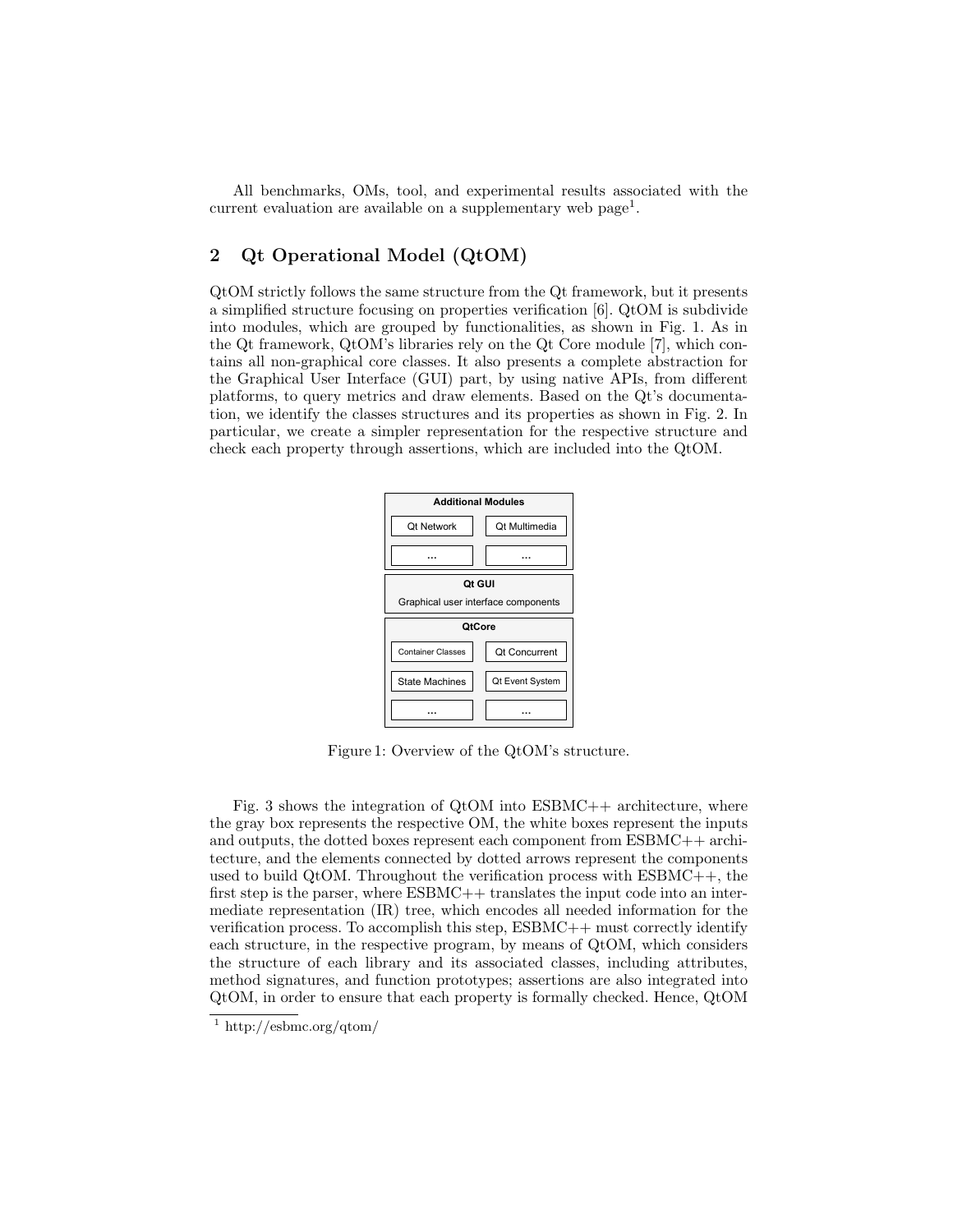

Figure 2: QtOM development process.

aids the parser process to build a  $C++$  IR with all necessary assertions to verify Qt-specific properties; the remaining verification flow is normally carried out, as described by Cordeiro et al. [10].



Figure 3: Connecting QtOM to ESBMC++ architecture.

### 3 QtOM Features

Through the integration of QtOM to  $\text{ESBMC}$ ++,  $\text{ESBMC}$ <sup>QtOM</sup> is able to properly identify Qt/C++ programs and verify all default properties, which it can handle, such as under- and overflow arithmetic, pointer safety, memory leaks, array bounds, atomicity and order violations, and so forth [5]. Additionally, in order to ensure the correct usage of the Qt methods, pre- and post-conditions check the following properties:

- Invalid memory access. If a certain Qt method attempts to access an unauthorised or nonexistent memory address, then QtOM assertions ensure that only valid memory addresses are accessed by means of operations with arrays, objects, and pointers.
- Time-period values. Some Qt functionalities,  $e.g.,$  those offered by QTime class, need time-period specifications to be properly executed. QtOM ensures that only valid time parameters are considered.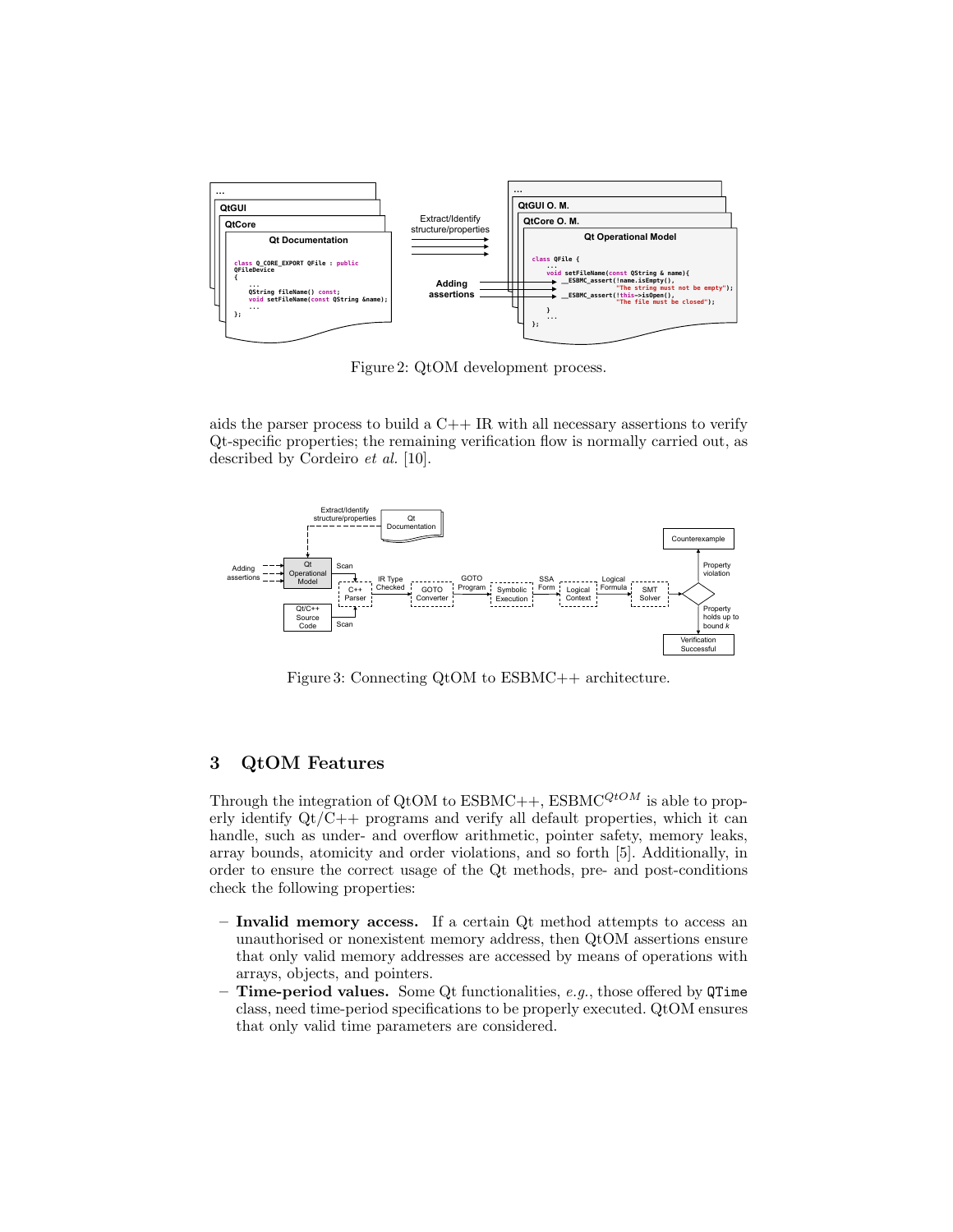- Access to missing files. Qt framework provides a set of libraries to handle files, such as QIODevice and QFile. QtOM checks the access and manipulation of all valid/existing handled files in a program.
- Null pointers. If a pointer does not refer to any object or function, it receives a distinguishable value called as NULL pointer [11]. QtOM covers pointer operations by adding assertions to ensure that NULL pointers are not used in invalid operations.
- **String manipulation.** Unicode character string representation and a set of methods to handle it are provided by QString class. Such structures are widely used by several Qt classes and Qt-based applications. To ensure the correct manipulation of strings, QtOM checks the pre- and post-conditions for each method from that library.
- Containers usage. The QtCore module provides a set of template-based container classes, as an alternative to STL containers [7]. QtOM ensures the correct usage of such structures and the persistence of the stored data.

## 4 QtOM Usage

To verify C++ programs based on the Qt framework, the user must call the  $ESBMC++ v1.25.4 command-line version as follows:$ 

```
esbmc <file>.cpp --unwind <k> -I <path-to-QtOM> -I <path-to-C++-OM>
```
where  $\langle$ file $\rangle$ .cpp is the Qt/C++ code to be verified and  $\langle k \rangle$  is the maximum loop unrolling, and  $\langle path\text{-}to\text{-}QtOM\rangle$  and  $\langle path\text{-}to\text{-}C++\text{-}OM\rangle$  are the locations of the QtOM files and  $C++$  OM [5], respectively. Thenceforth, all the verification process is automatic, *i.e.*, if any bug is found up to  $k$  unwindings, then  $ESBMC^{QtOM}$  reports *VERIFICATION SUCCESSFUL*; otherwise, if a bug has been found, the tool reports *VERIFICATION FAILED* and the counterexample together with all needed information to detect and reproduce the respective error.

## 5 Verifying Qt Applications with  $\mathrm{ESBMC}^{QtOM}$

### 5.1 Locomaps Application

ESBMC<sup>QtOM</sup> was applied to verify a Qt sample application called *Locomaps* [8], which demonstrates satellite, terrain, street maps, tiled map service planning, and Qt Geo GPS Integration, among other features. By means of an unique source code, such an application can be cross-compiled and run on Mac OS X, Linux, and Windows. It contains two classes and  $115 \text{ Qt/C++ code}$  lines using five different APIs from the Qt framework, which are QApplication, QCoreApplication, QDesktopWidget, QtDeclarative, and QMainWindow.

### 5.2 GeoMessage Application

Another verification was performed on a real-world Qt application called as GeoMessage simulator, which provides messaging for applications and system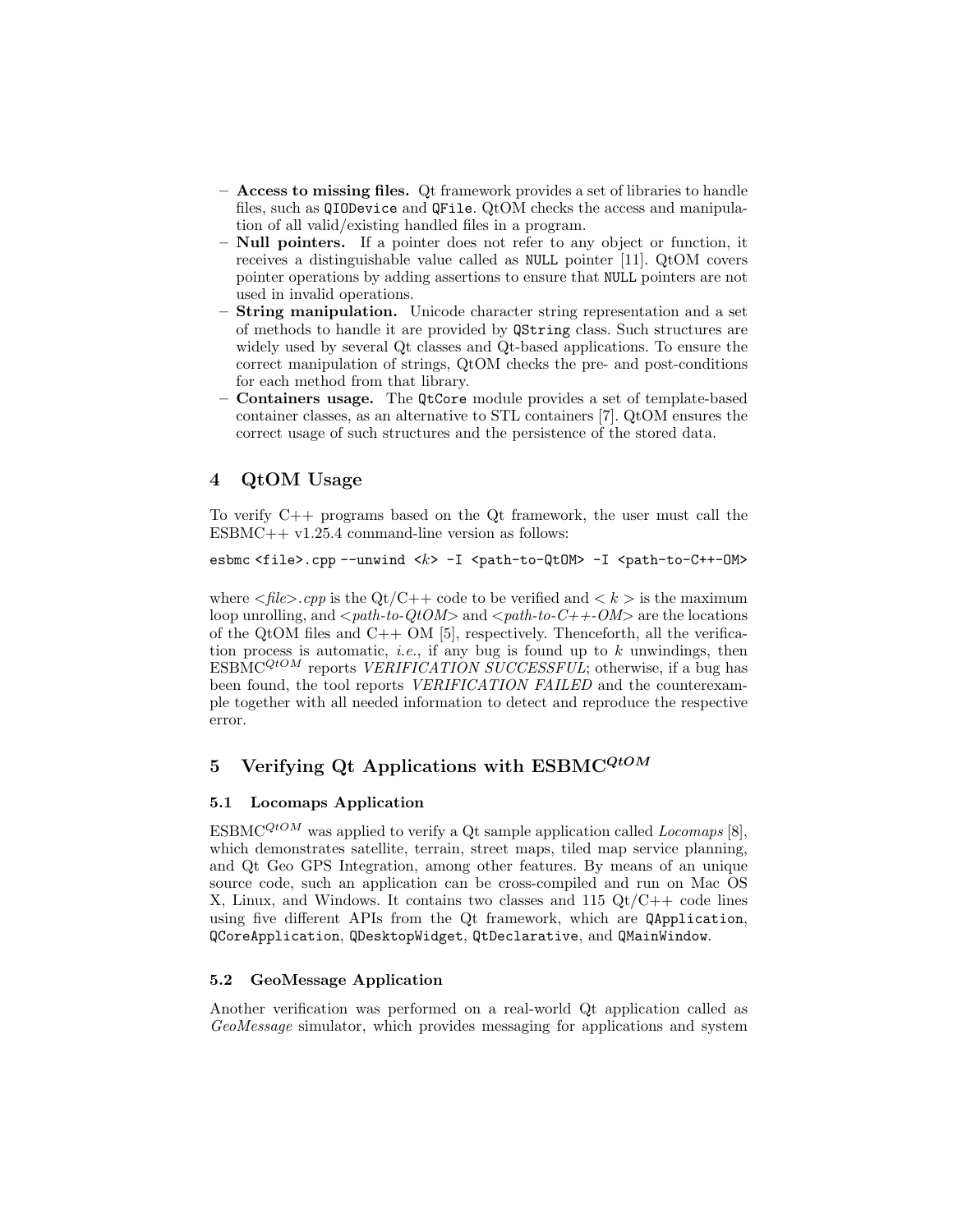components, in the ArcGIS platform [9]. It receives XML files as input and generates, in different frequencies, UDP broadcast datagrams as an output for ArcGIS's applications and system components. GeoMessage is also cross-platform and contains  $1209 \text{ Qt}/\text{C++}$  code lines using 20 different Qt framework APIs, covering several features, such as Qt event system, strings, file handling, widgets, and so forth. It is worth noticing that GeoMessage uses two classes, QMutex and QMutexLocker, related to Qt Threading module (i.e., classes for concurrent programs). Such classes were used in the application to lock/unlock mutexes and, most importantly,  $\text{ESBMC}^{QtOM}$  is able to properly verify those structures; however,  $\text{ESBMC}^{QtOM}$  does not provide full support yet to the Qt Threading module.

#### 5.3 Verification Results

To verify the Locomaps and GeoMessage applications, the following properties were checked: array bounds violations, under- and overflow arithmetic, division by zero, pointer safety, and other specific properties defined in QtOM (cf. Section 3). Furthermore,  $\mathrm{ESBMC}^{QtOM}$  was able to fully identify the source code from each application, using five different modules of QtOM for Locomaps and twenty modules for GeoMessage (i.e., each one corresponding to each API used in the application). The verification process of both applications is totally automatic and takes approximately 6.7 seconds to generate 32 verification conditions (VCs) for Locomaps, and 16 seconds to generate 6421 VCs for GeoMessage on a standard PC desktop. Additionally,  $\overline{ESBMC}^{QtOM}$  was able to find similar bugs in both applications, which were confirmed by the developers (and are explained below).

```
\text{int } \text{main} (\text{int } \text{argc } , \text{ char } * \text{argv } [\ ] )QApplication app (\arg c, \arg v);
      return app. exec ( );
4 }
```
Figure 4: Code fragment from the main file of the Locomaps benchmark.

Fig. 4 shows a code fragment from the main file of Locomaps application, which uses the QApplication class present in the QtWidgets module. In that particular case, if the argv parameter is not correctly initialised, then the constructor called by object app does not execute properly and the application crashes (see line 2, in Fig. 4). To verify this property,  $\text{ESBMC}^{QtOM}$  checks two assertions to verify the (input) parameters (see lines 4 and 5, in Fig. 5), evaluating them as preconditions. A similar bug was also found in the GeoMessage application. One possible way to fix such a bug is to always check, with conditional statements, whether *argv* and *argc* are valid arguments, before applying them to an operation.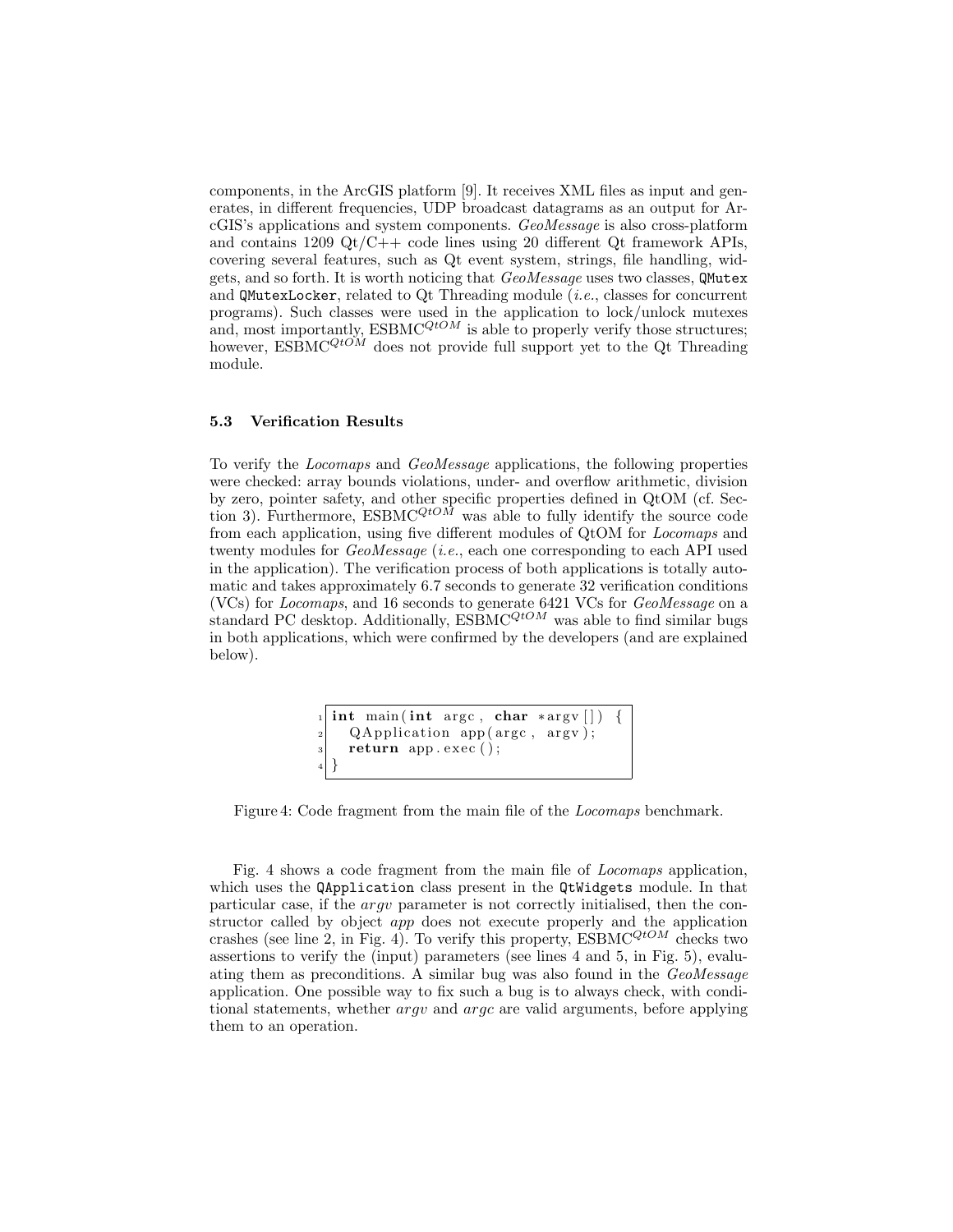```
class QApplication {
 \begin{array}{ccc} \text{2} & \text{...} \end{array}3 QApplication ( int & argc, char ** argv ){
 _{4}| __ESBMC_assert(argc > 0, ''Invalid parameter'');
      LESBMC_assert(argv := NULL, ' 'Invalid pointer '');
     this \rightarrow str = argv;
     this \rightarrow size = strlen (* argv);
 | \cdot | \cdot |9 }
10_{11} } ;
```
Figure 5: Operational model for the *QApplication*() constructor.

#### 6 Conclusions

This paper presents a tool called ESBMC<sup>QtOM</sup> to verify  $C++/Qt$  programs, using an operational model named as QtOM, which includes pre- and postconditions, simulation features (e.g., how element values are manipulated and stored), and also how those are used in order to verify Qt-based applications, in consumer electronics devices. Additionally, a Qt touchscreen application for browsing maps, satellite data, and terrain data [8] and another application that provides messaging for ArcGIS platform were successfully verified. For the best of our knowledge, there is no other approach, employing BMC to perform verification on Qt-based applications. As future work, the developed QtOM will be extended, where more classes and libraries will be integrated, with the goal of increasing the Qt framework coverage, in order to verify its properties.

#### References

- 1. B. Berard, M. Bidoit, A. Finkel: Systems and Software Verification: Model-Checking Techniques and Tool. Springer Publishing, 2010.
- 2. P. Mehlitz, N. Rungta, W. Visser: A Hands-on Java Pathfinder Tutorial. In: ICSE, pp. 1493–1495, 2013.
- 3. H. van der Merwe et al. Execution and Property Specifications for JPF-Android. ACM SIGSOFT Software Engineering Notes 39(1), pp. 1–5, 2014.
- 4. H. van der Merwe et al. Generation of Library Models for Verification of Android Applications. ACM SIGSOFT Software Engineering Notes 40(1), pp. 1–5, 2015.
- 5. M. Ramalho et al. SMT-Based Bounded Model Checking of  $C++$  Programs. In: ECBS, pp. 147–156, 2013.
- 6. F. Monteiro, L. Cordeiro, E. de Lima Filho: Bounded Model Checking of C++ Programs Based on the Qt Framework. In: GCCE, pp. 179–180, 2015.
- 7. The Qt Framework. http://www.qt.io/qt-framework/ April, 2015.
- 8. Locomaps: Spatial Minds and CyberData Corporation. https://github.com/craigmiller/locomaps [accessed 10-September-2015].
- 9. Environmental Systems Research Institute: GeoMessage Simulator. https://github.com/Esri/geomessage-simulator-qt [accessed 15-September-2015].
- 10. L. Cordeiro, B. Fischer, J. Marques-Silva: SMT-based bounded model checking for embedded ANSI-C software. IEEE TSE 38(4), pp. 957–974, 2012.
- 11. J. Souli´e: C++ Language Tutorial. cplusplus.com. [accessed December-2015].